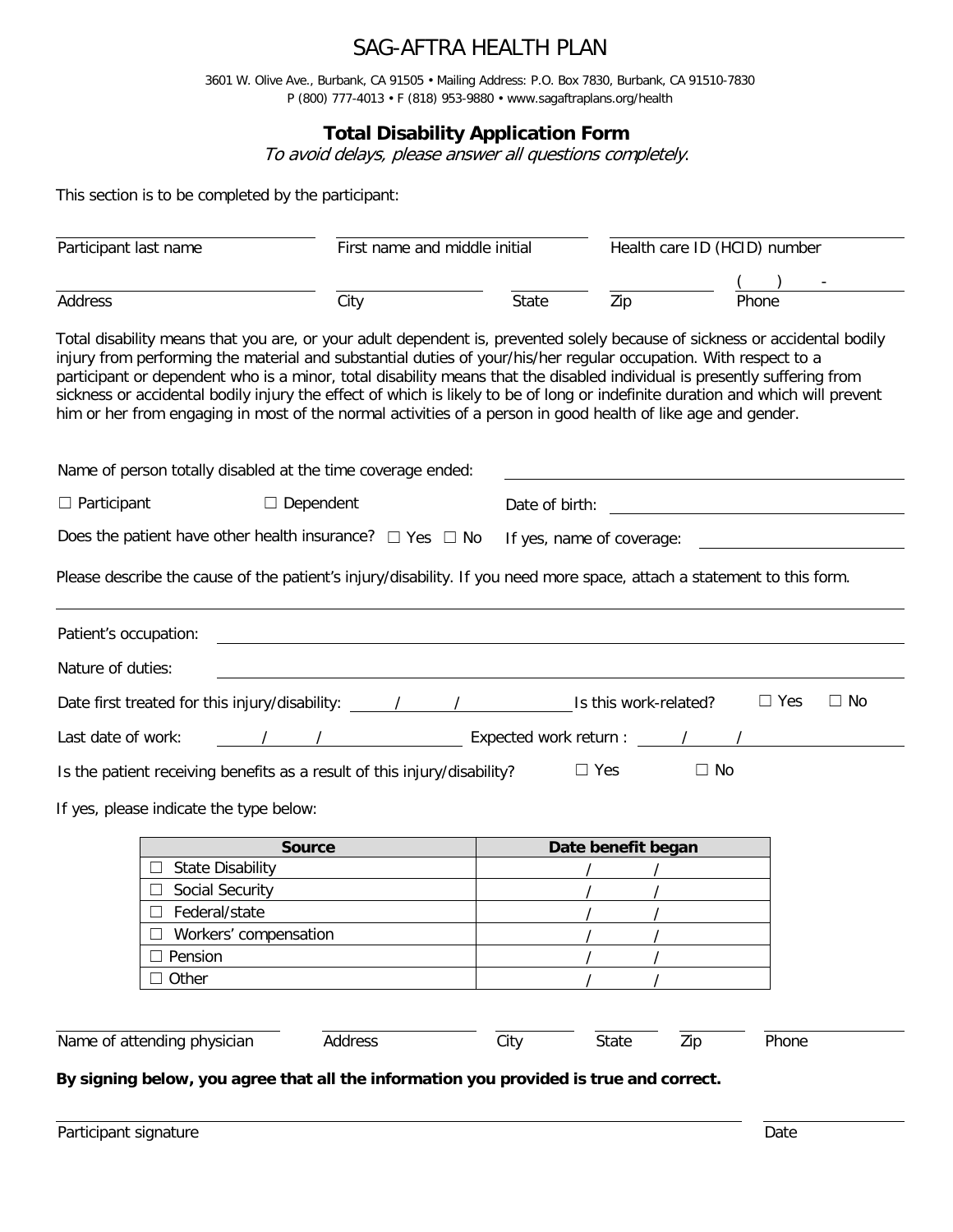# SAG-AFTRA HEALTH PLAN

3601 W. Olive Ave., Burbank, CA 91505 • Mailing Address: P.O. Box 7830, Burbank, CA 91510-7830 P (800) 777-4013 • F (818) 953-9880 • www.sagaftraplans.org/health

## **Attending Physician's Statement**

The patient is responsible for the completion of this form at no expense to the SAG-AFTRA Health Plan.

| Patient name:                                                                                                                                                                                                                                                                                                                                                                                                                                                                                                                                                             |                                                                                   | Date of birth:                          |                                                       |  |
|---------------------------------------------------------------------------------------------------------------------------------------------------------------------------------------------------------------------------------------------------------------------------------------------------------------------------------------------------------------------------------------------------------------------------------------------------------------------------------------------------------------------------------------------------------------------------|-----------------------------------------------------------------------------------|-----------------------------------------|-------------------------------------------------------|--|
| Participant name:<br><u> 1989 - Johann John Stone, markin f</u>                                                                                                                                                                                                                                                                                                                                                                                                                                                                                                           |                                                                                   | HCID #:                                 |                                                       |  |
| 1. History<br>When did symptoms first appear or accident happen?<br>а.<br>Date patient ceased work because of disability<br>b.<br>Is patient's condition related to employment?<br>С.<br>Name and addresses of attending physicians<br>d.                                                                                                                                                                                                                                                                                                                                 | Month<br><b>Example 12</b> Day<br>Month<br>$\Box$ Yes<br>$\Box$ No $\Box$ Unknown |                                         | Day<br>Year $\qquad \qquad \qquad$<br>Year            |  |
| 2. Diagnosis (including any complications)<br>Date of last examination<br>a.<br>Diagnosis (including any complications)<br>b.<br>Subjective symptoms<br>С.<br>Objective findings (including current X-rays, EKGs,<br>d.                                                                                                                                                                                                                                                                                                                                                   |                                                                                   |                                         | Month: _____________ Day: __________ Year: __________ |  |
| laboratory data, and any clinical findings<br>3. Dates of Treatment<br>Date of first visit<br>a.<br>Date of last visit<br>b.                                                                                                                                                                                                                                                                                                                                                                                                                                              | Month<br>Month                                                                    |                                         | Year $\qquad \qquad \qquad$                           |  |
| Frequency<br>С.<br>4. Nature of Treatment                                                                                                                                                                                                                                                                                                                                                                                                                                                                                                                                 | $\Box$ Weekly $\Box$ Monthly $\Box$ Other (Specify)                               |                                         |                                                       |  |
| 5. Progress                                                                                                                                                                                                                                                                                                                                                                                                                                                                                                                                                               |                                                                                   |                                         |                                                       |  |
| Is patient<br>$\Box$ Recovered<br>$\Box$ Improved<br>a.<br>Is patient<br>$\Box$ Ambulatory $\Box$ House Confined<br>b.<br>Has patient been hospital confined?<br>$\Box$ Yes $\Box$ No<br>С.<br>If yes, give the name and address of hospital                                                                                                                                                                                                                                                                                                                              | <u> 1989 - Johann Barbara, martxa alemaniar amerikan a</u>                        | $\Box$ Unchanged<br>$\Box$ Bed Confined | $\Box$ Retrogressed<br>$\Box$ Hospital Confined       |  |
| Confined from<br>through<br>Impairment<br>6.<br>Class 1 - No limitation of functional capacity; capable of heavy work*; no restrictions (0-10% limitation)<br>⊔<br>Class 2 - Medium manual activity (15-30%)<br>ப<br>Class 3 - Slight limitation of functional capacity; capable of light work* (35-55% limitation)<br>ப<br>Class 4 - Moderate limitation of functional capacity; capable of clerical/administrative (sedentary*) activity (60-70%)<br>Ц<br>Class 5 - Severe limitation of functional capacity; incapable of minimal (sedentary*) activity (75-100%)<br>ப |                                                                                   |                                         |                                                       |  |

#### Remarks

\*As defined in the Federal Dictionary of Occupational Titles